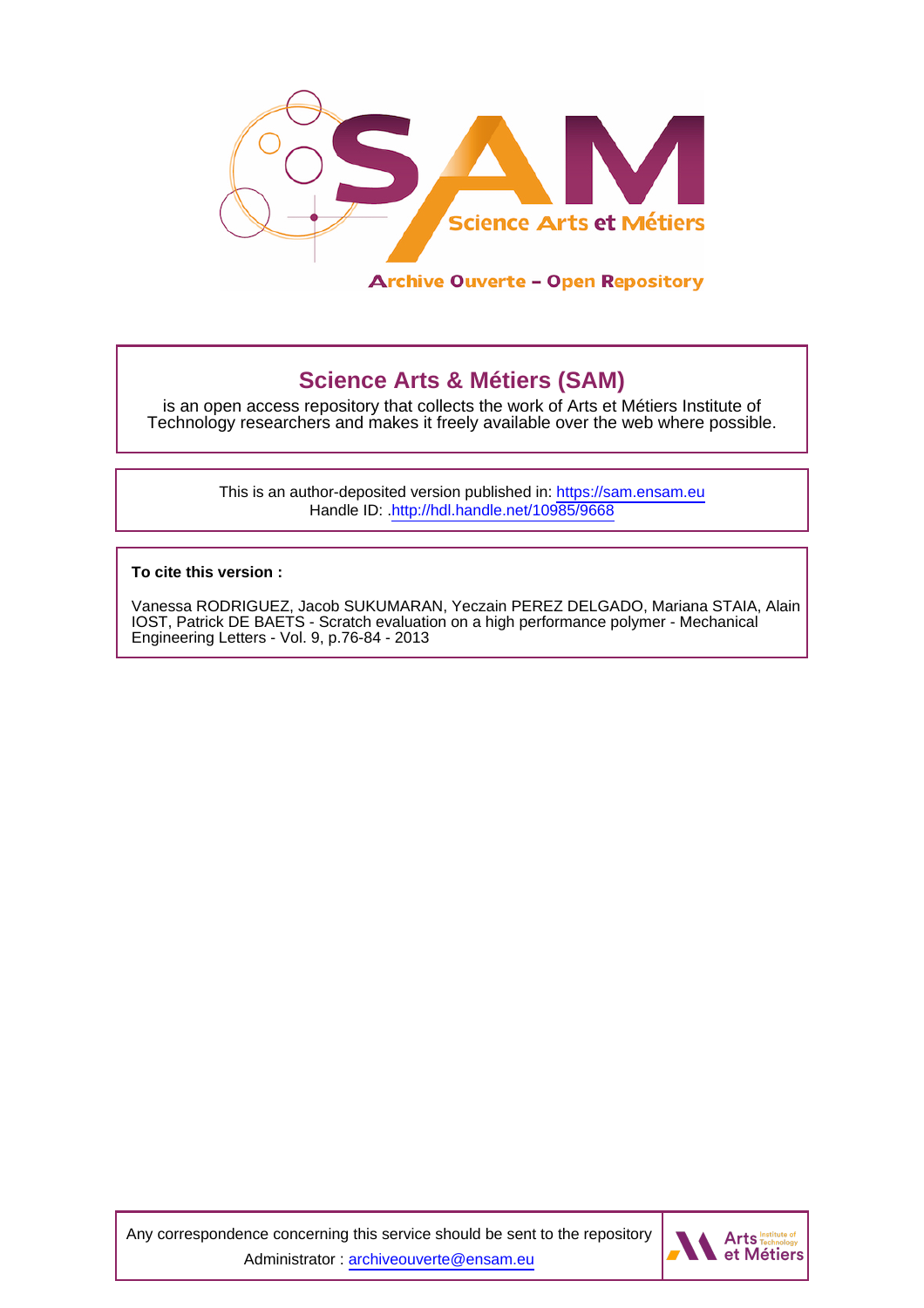# **Scratch evaluation on a high performance polymer**

 $V$ anessa RODRIGUEZ<sup>1</sup>, Jacob SUKUMARAN<sup>1</sup>, Yeczain PEREZ DELGADO<sup>1</sup>, Mariana STAIA<sup>1</sup>, Alain IOST<sup>2</sup>, Patrick DE BAETS<sup>1</sup>

<sup>1</sup>Department of Mechanical Construction and Production, Laboratory Soete, Ghent University  $\frac{2I}{r}$  aboratory of Mechanica, Surfaces and materials processing. University Lilla  ${}^{2}$ Laboratory of Mechanics, Surfaces and materials processing, Université Lille,

# **Abstract**

The scratching process is a well know concept and is usually defined as a kind of surface abrasion, where plastic deformation is promoted by relative friction between soft phase and a hard intender. It is necessary to reduce material loss to minimum or even to reach zero to have an efficient and effective functionality of the materials. Polymers being highly sensitive to wear and scratch damage, their various modes of deformation such as, tearing, cracking, delamination, abrasive and adhesive vary with a narrow range of contact variables like applied normal load, sliding velocity, interfacial lubrication and testing temperature. This is particularly important when these materials are used to improve the tribological performance by adding various types of fillers such as, carbon fibers, graphite, PTFE,  $TiO<sub>2</sub>$ , and  $ZnS$  are added. The polymers with nanocomposites have the advantages over micro- composites from the viewpoint of wear and scratch damage, the underlying mechanism of damage in the single asperity mode is still unclear. The goal of this study is to experimentally evaluate the deformation modes and the friction processes involved during the scratching of polymer reinforced with nanocomposites. The scratches were produced on the semicrystalline polyetheretherketone (PEEK) surface using a Rockwell C diamond indenter was pressed onto the flat surface of each sample, until a complete loadindentation depth-curve was achieved. These scratched surfaces were assessed with optical microscope and scanning electron microscope (SEM) for prevailing deformation mechanism and the geometry of damage.

# **Keywords**

scratch, deformation, semicrystalline PEEK, tribological performance, nanocomposites.

#### **1. Introduction**

When two materials are sliding against each other under the influence of a normal force, usually, the surface of the sharper material loses mechanical cohesion and debris is formed that is dislodged from the contact zone resulting in wear or scratch damage. It is necessary to reduce material loss to minimum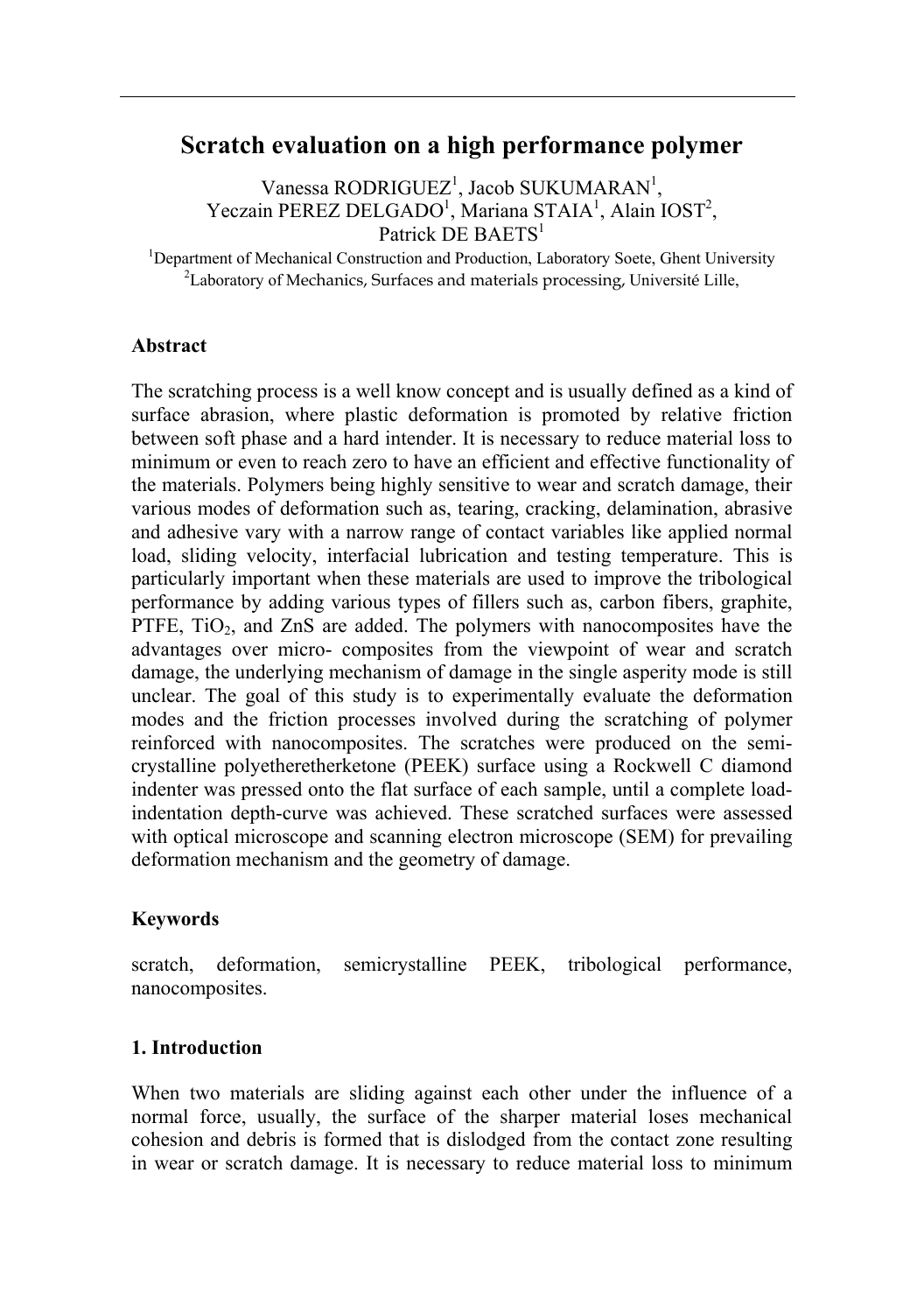amount or even to reach zero to have an efficient and effective functionality of the materials. However, polymers are highly sensitive to wear and scratch damage, their exhibit various modes of deformation such as, tearing, cracking, delamination, abrasive and adhesive even with a narrow range of contact variables like applied normal load, slider velocity, interfacial lubrication and testing temperature. This is particularly important when these materials are used to improve the tribological performance of bearings, coatings, optical, and plastics engineering applications for consumer products.

The advantages to use scratch damage in polymers is because their usage can be expanded to other applications such as electronic, household and automotive, where long term esthetics is important of scratch. Another advantages is that they can obtain the deformation characteristics for a range of imposed conditions (load, speed, temperature, etc) by a simple test (Briscoe, Evans et al. 1996; Jardret, Zahouani et al. 1998) and still to understand the friction models such as plowing and sliding contributing to friction (Briscoe and Sinha 2003).

A scratch damage is a mark that forms visible grooves and/or surface damage; this is the typical damage mode for surfaces that withstand heavy moving loads by swivels or ball bearings. The complexity of the subject is underlined by the numerous others factors that influence the material response of polymers to scratches; these include scratch loads and speed, coefficients of friction, geometry, and number of scratch tips, amount and types of fillers or additives (Wong, Lim et al. 2004).

In this investigation, various types of nanocomposites are added in a high performance polymer to improve the tribological properties and the effects of nanocomposites in the scratch damage. These nanocomposites often have a deleterious effect on the surface appearance of the polymer due to the poor scratch resistance it imparts. The reason for such an effect is still poorly understood and it will be shown in this work the usefulness of the current method in investigating this effect (J. Jancar 1999). Previous researches (R.A. Vaia 2002; A. Sviridenok 2007; Z.Z Yu 2007) generally defined three major characteristics and form the basis of performance of polymers fillers such as: nanocospically confined matrix polymer chains; nanoscale inorganic constituents, and nanoscale arrangement of these constituents. The full use of these fundamental characteristics of nano-reinforcements in polymers facilitates the achievement of enhanced properties in polymer nanocomposites, which are not displayed by their macro- and microcomposites counterparts. Furthermore, interfaces between nanofillers and matrix in polymers nanocomposites constitute a very high-volume fraction of the bulk material, which is important for bonding of filler to matrix. From the tribological aspect, the benefit of polymer nanocomposites is that the material removal is expected to be less than the micro-sized particle composites since the nano-additives have similar sizes to the segments of the surrounding polymers chains. However, for polymers nanocomposites, there are diver's parameters that may control the friction, wear and scratch damage and include size, aspect ratio, hardness, nature of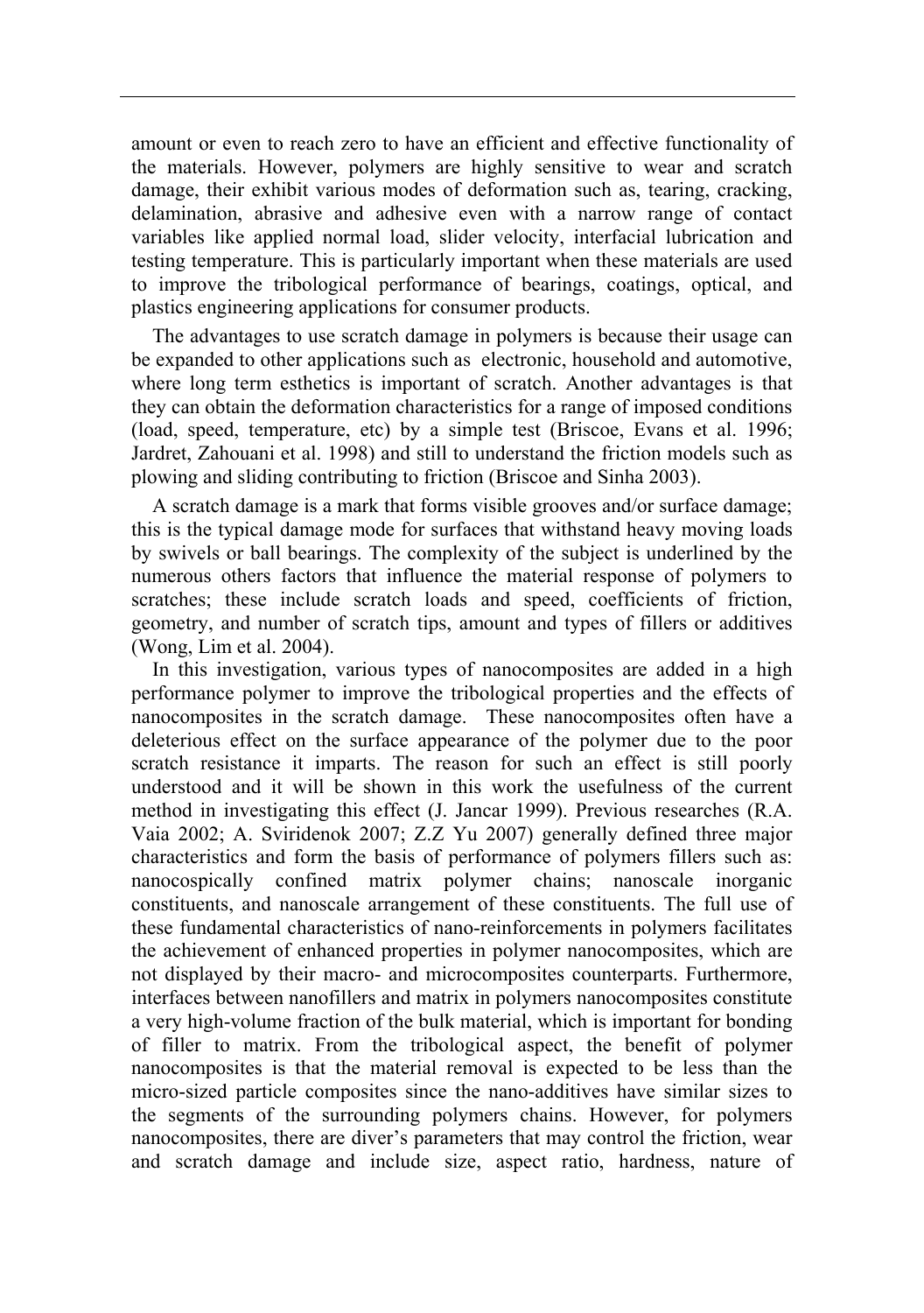polymer/particle interface and transfer films that may arise due to the interaction of the particles and counterface, leading to the complexity in understanding the tribological behaviour of these materials. In this work we are investigated one of the previous parameters mentioned to understand the scratch behaviour of a polyetheretherketone (PEEK) polymer filled with nanocomposites, such as, carbon fibers, graphite and PTFE and to determine if the effects of the those nanocomposites affect the scratch behaviour and the material surface, using simple scratch test with a progressive load and assessed with optical microscope and scanning microscope (SEM) for prevailing deformation and geometry damage.

# **2. Experimental thecniques**

#### *Scratch test device*

Scratch experiments were performed in a scratch tester Millennium developed by Tribotechnic with the standard ISO/EN 1071-3, ASTM G171, this test method consists of scratching on the surface with a diamond tip on which is applied a constant or progressive load. The main criteria are that the scratching process produces a measurable scratch in the surface being tested without causing catastrophic fracture, or extensive delamination of surface material. It is applicable to a wide range of materials. These include metals, alloys, and some polymers. Because the degree and type of surface damage in a material may vary with applied load, the applicability of this test to certain classes of materials may be limited by the maximum load at which valid scratch width measurements can be made. When the scratch is concluded, the sample moves under the video system, to examine the different finds of damage done by the tip and correlate it with load applied. A Rockwell C diamond tip indenter with a radius of 0.2 mm was pressed onto the flat surface of each sample until a complete loadindentation was achieve as it can be observed in the figure 1. The scratcher moves across the samples with a scratching speed of 10mm/min while simultaneously applying a progressive load of 50N. After testing, an optical microscopy (OM) and scanning electron microscopy (SEM) was used to investigate the scratch surface characteristics.



*Figure 1.* Scratch test device

#### *Materials*

The semi-crystalline PEEK has found a special interest, as it is characterized by a comparatively good processability as well as outstanding mechanical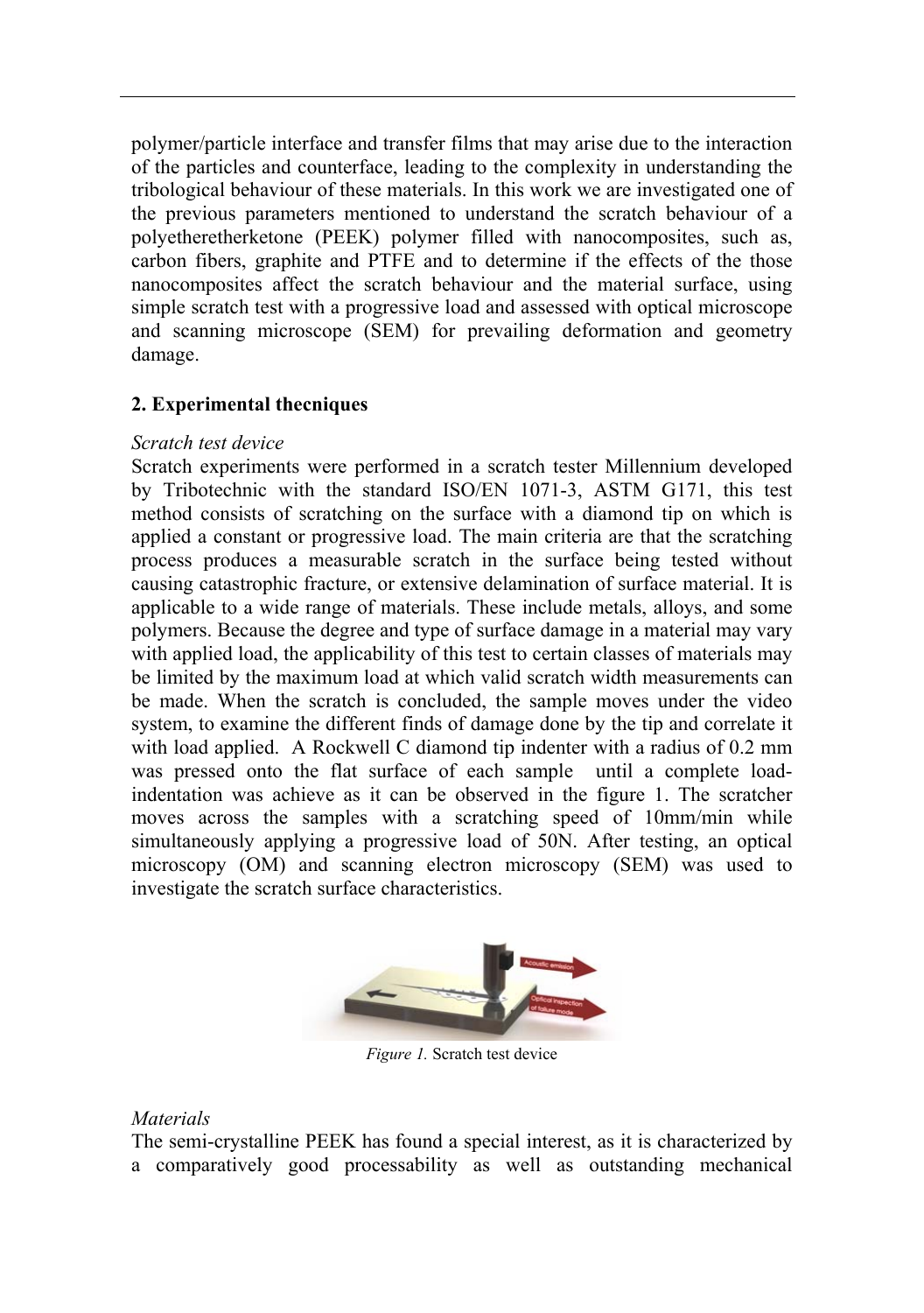properties such as toughness and strength. Whereas PEEK has been identified as a good tribological polymer in general, have clearly highlighted the influence of morphological parameters such as crystallite size and degree of crystallinity as well as orientations on the resulting friction and wear performance. In addition, few fibers are incorporated in the PEEK matrix to increase the mechanical properties, reduced the friction and providing significant enhancement of stiffness and strength.

We have chosen this polymer in the present study to determine the effect of the fibers in the evaluation of scratch deformation, two different PEEK semicrystalline polymers commercially supplied by INM- Leibniz Institute in Germany proprietary materials were selected based on their characteristics: (i) a wear grade,  $10\%$ vol short carbon fiber reinforced PEEK +  $10\%$ vol graphite as solid lubricants identified by the name of PEEK-S01 and; a self-lubricating grade PEEK with 10%vol PTFE+10%vol graphite  $+10\%$ vol short carbon fiber identified with the name of PEEK-E02. The mixture of the PEEK with various fillers was achieved by twin-screw-extruders by injection moulding with standard screw configurations, the polymers samples were presented in sizes of 70x70x4mm plates and it has been cut to the size of 40x40x4mm in a square shape. The average diameter of the particles was 300nm. In the Table 1 presents mechanical properties of the studied materials.

| Materials properties                           | $PEEK + CF + Gr$<br>(PEEK-S01) | PEEK+CF+Gr+PTFE<br>(PEEK-E02) |
|------------------------------------------------|--------------------------------|-------------------------------|
| Tensile strength (MPa)                         | 126.8                          | 145                           |
| E- modulus (MPa)                               | 4696.8                         | 11500                         |
| Impact strength $(KJ/m2)$                      | 7.5                            | 6                             |
| Fracture toughness (MPa $*$ m <sup>1/2</sup> ) | 4.6                            |                               |
| Density $(g/cm^3)$                             | 1.36                           | 1.45                          |
| Melting point $(^{\circ}C)$                    | 343                            | 343                           |

*Table 1.* Mechanical and thermal properties of the materials used in this work.

#### **3. Results and discussion**

Various properties were observed in this study such as penetration depth, tangential force, surface damage as a function of load, there are plotted in the figure 2 and 5 for the two PEEK filled with composites were shows the experimental results of scratching test. In both figure, it can be observed that the scratch force is increased as the load increased. From the Coulomb's law, it is evident that there is a linear relationship between scratch force and applied load. In previous investigations by Sujeet Sinha (Sinha and Lim 2006) founds that the scratch forces for all polymers that their investigated such as polypropylene,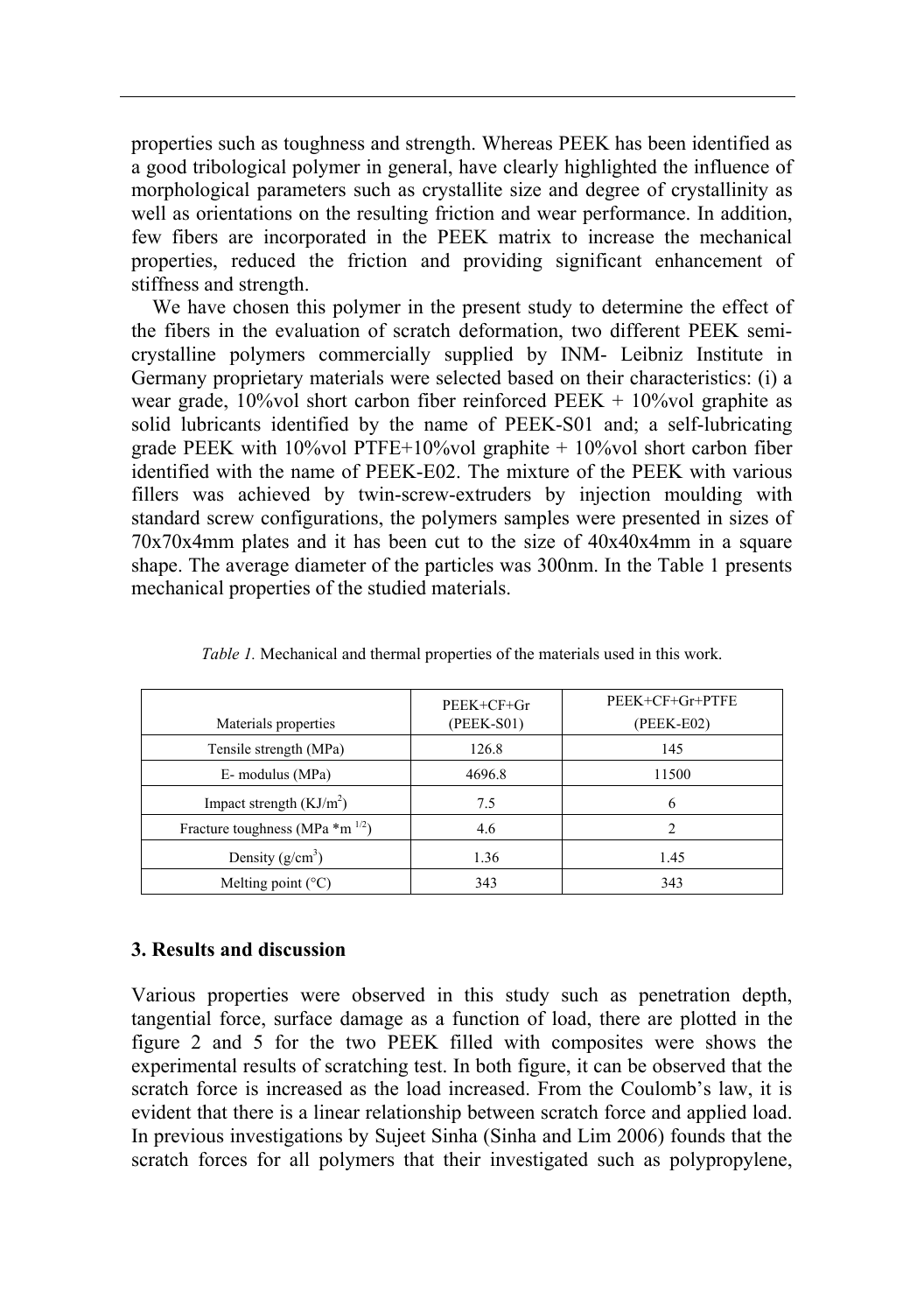polycarbonate, polyvinylchloride, polyetheretherketone etc, were very close to each other for lower loads, but friction forces increases as the normal load (or scratch depth is increased) similar to our results. And they concluded that the interfacial friction effects are larger for softer polymer as the depth of scratch and hence the real contact will be greater for softer polymer than for harder polymer. Thus, the scratch force is adjusted by the indenter tip based on the interfacial friction and yield properties of the polymer. This is applicable to all polymers which deform in ductile manner.

The figure 2 is a typical testing curve for polymers under progressive load scratch test of the PEEK-E02 sample, where the tangential force curves show small magnitude of fluctuations at the beginning and at the middle of the test due to the inertial effects of instantaneously accelerating the scratch head to the designated scratch speed. But after this, the tangential force increase slightly and in a digressive manner to its final level, influences at the end by the movement of the indenter.



*Figure 2.* Typical course of the scratch loads versus scratch length measure in PEEK-E02 with a progressive load of 50N



*Figure 3.* Profilometer results of a typical scratch on a PEEK-E02 surface: (a) depth profile with clear evidence of the scratch with different positions of the scratch; beginning, middle and end (b) 3D view of the scratch test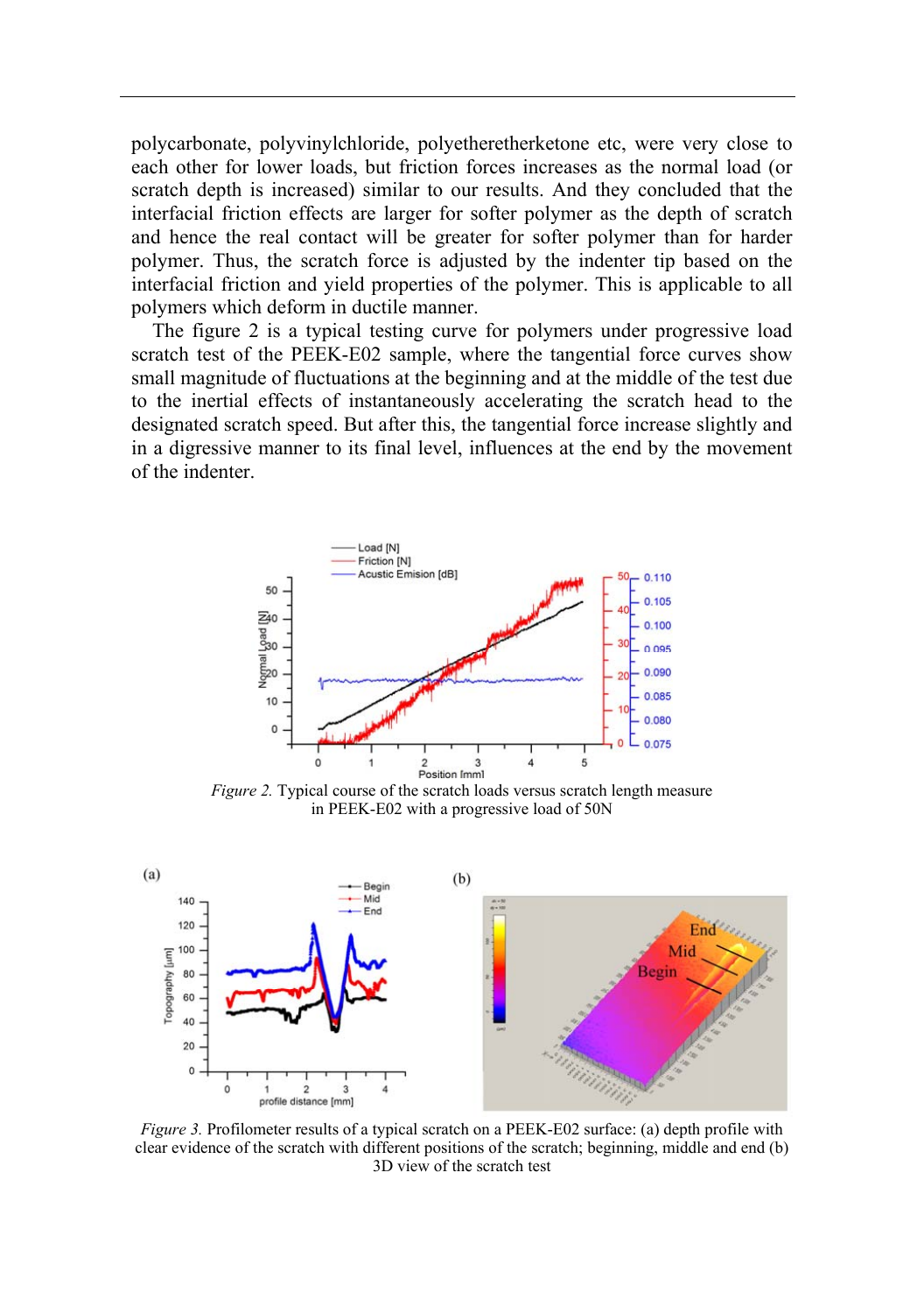An evaluation of the scratch produced using profilometry leads to the profiles shown in figure 3 (a) the penetration depth with less material deformation at the beginning and a progressively increasing residual scratch towards the end of the scratch. At this position the scratch depth is also slightly deeper from the normal scratch course, due to the back-movement of the scratch head. In the figure 3(b) a corresponding a 3D view of the scratch following the original scratch direction, so that the deeper valley and the pushed-up hills at the rim of the scratch are more visible.

Additionally a few analysis of scanning electron microscopy images for the PEEK-E02 polymer figure 4 and figure 7 for PEEK-S01, were performed to understand how material deformation and removal processes take place during scratching. This has indications in the understanding of abrasive wear process for polymers because abrasive wear mechanism takes places by hard asperities or loose debris particles.

In figure 4, the sample of PEEK polymer filled with carbon fibers, graphite fibers and PTFE shows that the surface deforms with the formation of noticeable cracks, microcracks, materials removal and some detached debris particles within the scratch zone for PEEK-E02 material. In some cases depending upon the type of the materials and the severity of the contact, the material deformation can take place around the scratch tip with or without wear debris formation (Rajesh and Bijwe 2005).



*Figure 4.* The scratch surface damage observed using scanning electron micrographs on PEEK-E02 under the scratching load of 50N and scratching velocity of 10mm/min

For the PEEK-S01 material filled with carbon fibers, graphite fibers shows smaller differences in the curve under the progressive load of the scratch test compared with the PEEK-E02 polymer as it can be seen in the testing curve under load scratch test figure 5, the appearance of the scratches on the both materials is rather similar but in this case with less fluctuations and smooth changes during the scratching test. The scratch frictional force, and contact zone size increased almost linearly with applied load.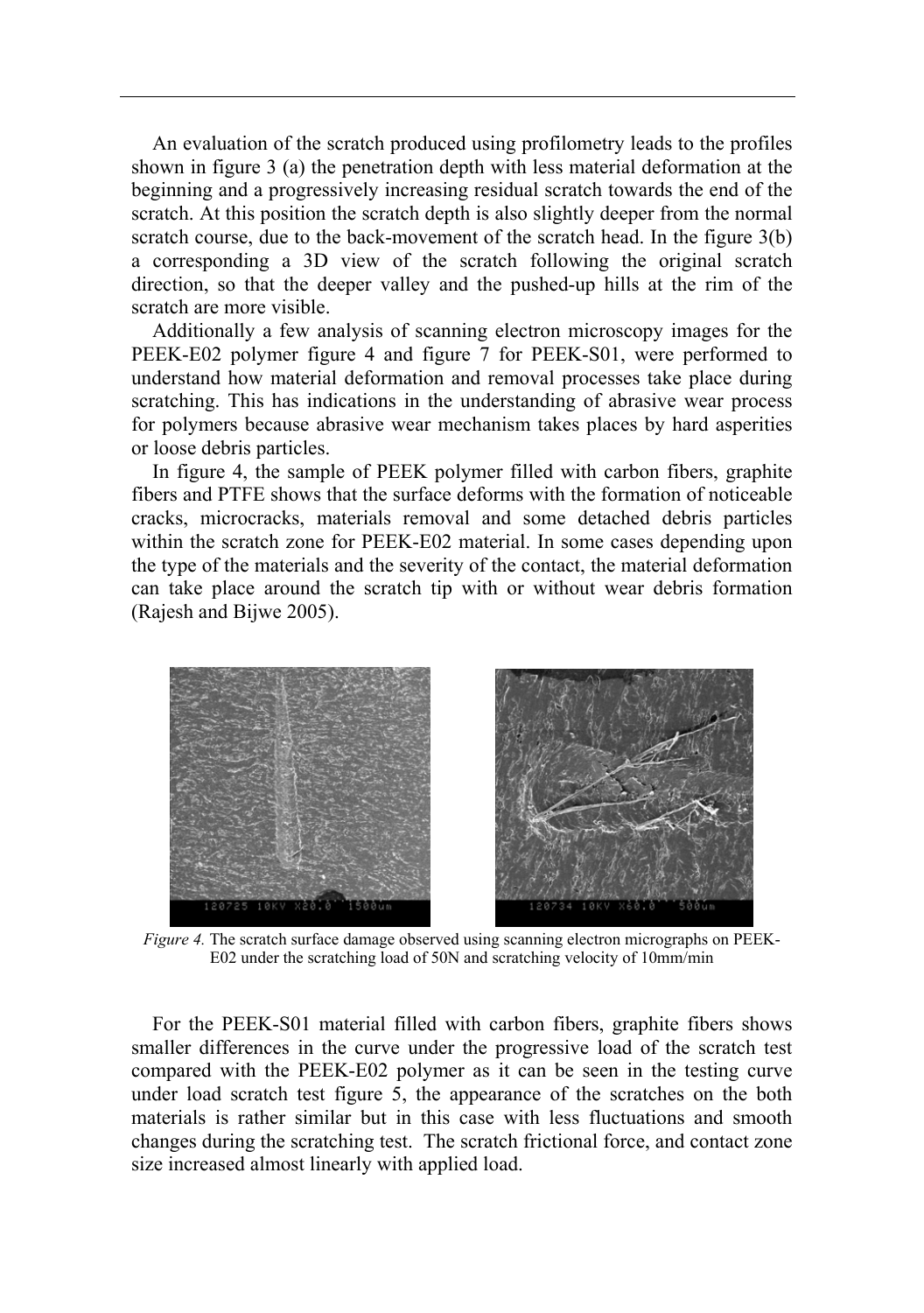

in PEEK-S01 with a progressive load of 50N.

The depth profilometry allows obtaining more precise information on the remaining penetration depth during scratching test. In the figure 6 (a) we can see the variation of the penetration in the bulk of polymer for the PEEK-S01 filled with carbon fibers and graphite it can be seen how is slightly deeper and smoothly in the beginning until the end of the scratch test. And it can be notice in the figure 6 (b) the 3D images and the penetration depth and the grooves formation during the scratching test in the material tested.



*Figure 6.* Profilometer results of a typical scratch on a PEEK-S01 surface: (a) depth profile with clear evidence of the scratch with different positions of the scratch; beginning, middle and end (b) 3D view of the scratch test.

Also, by scanning electron microscopy (SEM) of the PEEK-S01 polymer in the figure 7 we can see the contour of the scratched surface when the load was further increased. The PEEK-S01 surface deforms with the formation of noticeable cracks within the scratch. A regular crack formation was seen, which can be due to surface stresses that the microstructure in the semi-crystalline polymer were subjected. Comparing SEM images of the PEEK-S01 with the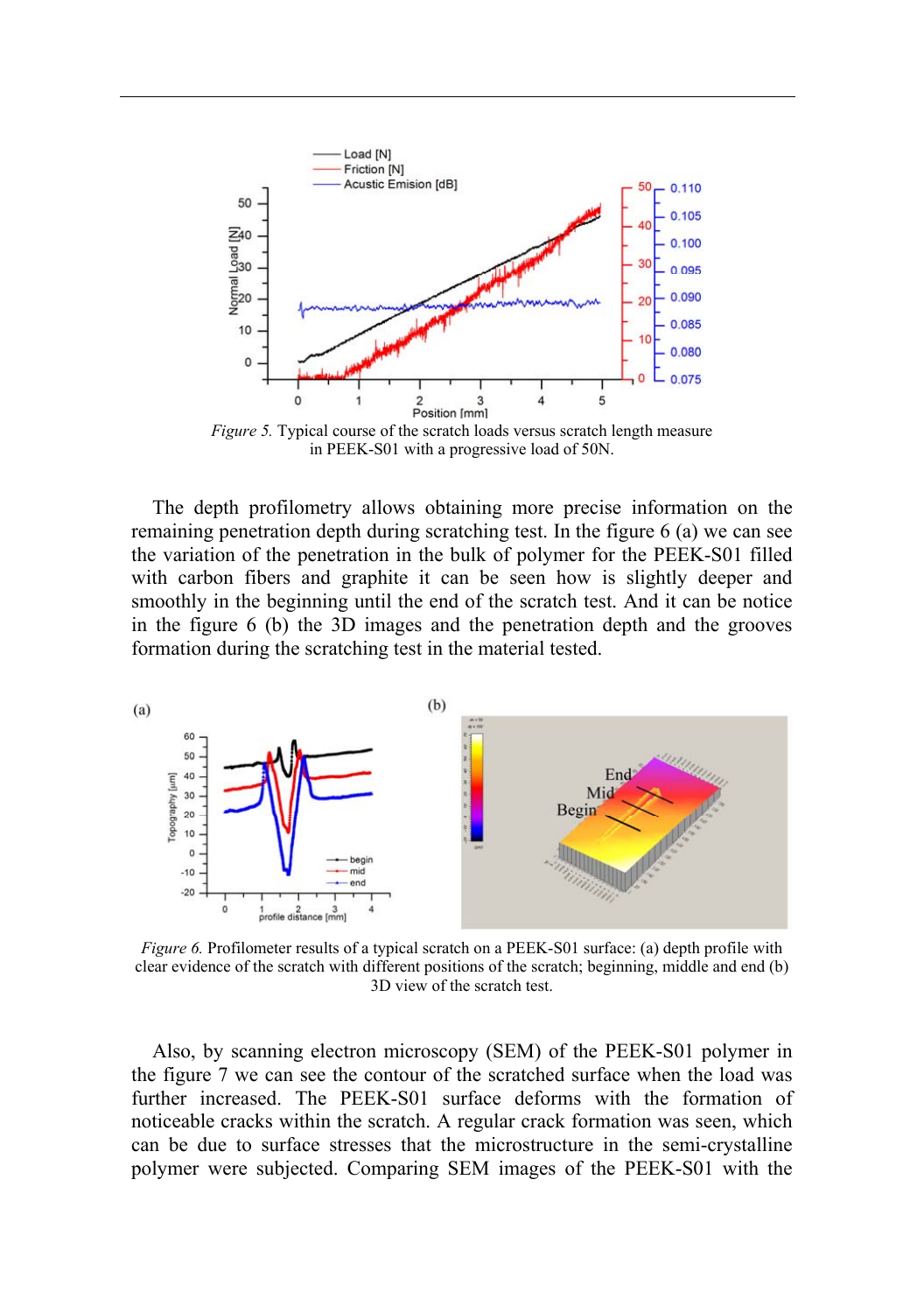material PEEK-E02 it can be observed there is not clear formation of debris of the PEEK-S01 than in the SEM images of the PEEK-E02. A well-defined edge on the two sides of the scratch groove and a smooth scratch surface are formed after scratch pattern.



*Figure 7.* The scratch surface damage observed using scanning electron micrographs on PEEK-S01 under the scratching load of 50N and scratching velocity of 10mm/min

#### **Conclusions**

In this paper a scratch test method has been evaluated into a polymers filled with nanocomposites to determine the effect of the filler into the scratch resistance. The progressive load that was applied was 50N at 10mm/min of scratching speed. The scratch force was study the trends with increasing normal load and the penetration depth of scratch. Further scanning electron microscopic was carried out on the scratched polymer surface to investigate the deformation material and the removal characteristics. From this investigation we can draw the following conclusions:

Adding different fillers in the matrix of PEEK polymers it do not have significantly change in the scratching test and the penetration depth is slightly more deeper for the PEEK-S01 than PEEK-E02 this can be attributed that the PTFE the solid lubricant its accumulated around the carbon and the graphite fiber acting as a smoothing material.

Observing the SEM micrographs of the scratches on the material illustrates cracks, microcraks, material removal and debris in the contour of the scratch zone for both types of polymers.

#### **Acknowledgements**

The authors wish to thank the participating communities, the Laboratory of Mechanics surfaces and materials processing, University Lille for the access and